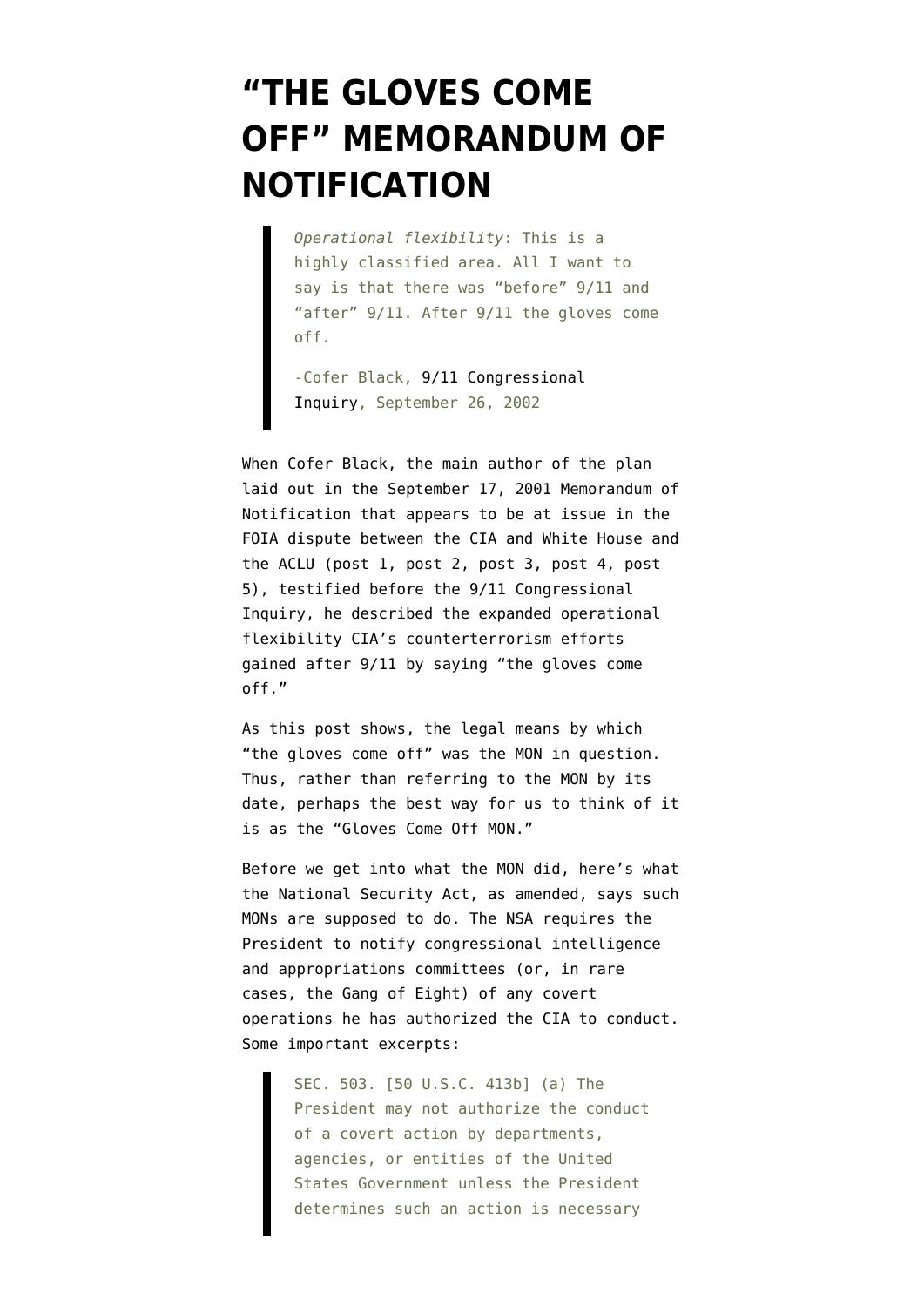to support identifiable foreign policy objectives of the United States and is important to the national security of the United States, which determination shall be set forth in a finding that shall meet each of the following conditions:

(1) Each finding shall be in writing, unless immediate action by the United States is required and time does not permit the preparation of a written finding, in which case a written record of the President's decision shall be contemporaneously made and shall be reduced to a written finding as soon as possible but in no event more than 48 hours after the decision is made.

## [snip]

(5) A finding may not authorize any action that would violate the Constitution or any statute of the United States.

## [snip]

(d) The President shall ensure that the congressional intelligence committees, or, if applicable, the Members of Congress specified in subsection (c)(2) [the Gang of Eight], are notified of any significant change in a previously approved covert action, or any significant undertaking pursuant to a previously approved finding, in the same manner as findings are reported pursuant to subsection (c).

As used in this title, the term ''covert action'' means an activity or activities of the United States Government to influence political, economic, or military conditions abroad, where it is intended that the role of the United States Government will not be apparent or acknowledged publicly, but does not include—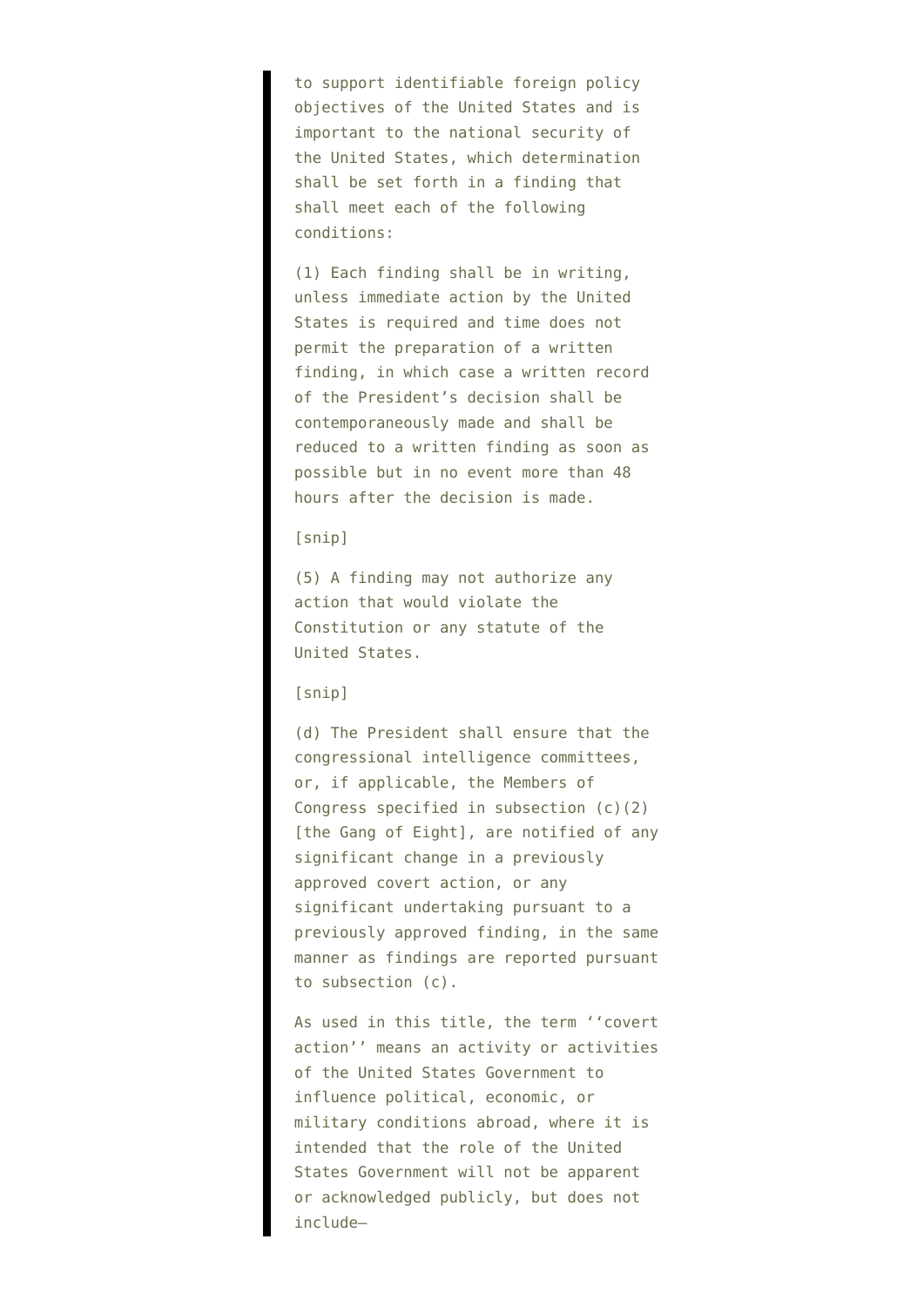(1) activities the primary purpose of which is to acquire intelligence, traditional counterintelligence activities, traditional activities to improve or maintain the operational security of United States Government programs, or administrative activities;

Basically, the MONs are supposed to provide an up-to-date written notice of all the potentially very embarrassing things the CIA is doing. And given that MONs cannot authorize unconstitutional or illegal (within the US) actions, it should impose some legal limits to covert operations.

Dick Cheney, in a [1989 speech complaining about](https://www.documentcloud.org/documents/339579-congressional-overreaching-cheney.html) [Congressional overreach in foreign policy](https://www.documentcloud.org/documents/339579-congressional-overreaching-cheney.html) (Charlie Savage just posted this), described how this requirement to inform Congress of covert ops provided a way for Congress to oppose such actions by defunding any ongoing ones.

> The 1980 law [requiring notice] did not challenge the President's inherent constitutional authority to initiate covert actions. In fact, that law specifically denied any intention to require advance congressional approval for such actions.

[snip]

Any time Congress feels that an operation is unwise, it may step in to prohibit funds in the coming budget cycle from being used for that purpose. As a result, all operations of extended duration have the committees' tacit support.

That's the understanding of the limitations MONs might impose on Presidents that Cheney brought to discussions of the Gloves Come Off MON.

Bob Woodward provides an extensive discussion of what George Tenet and Cofer Black requested in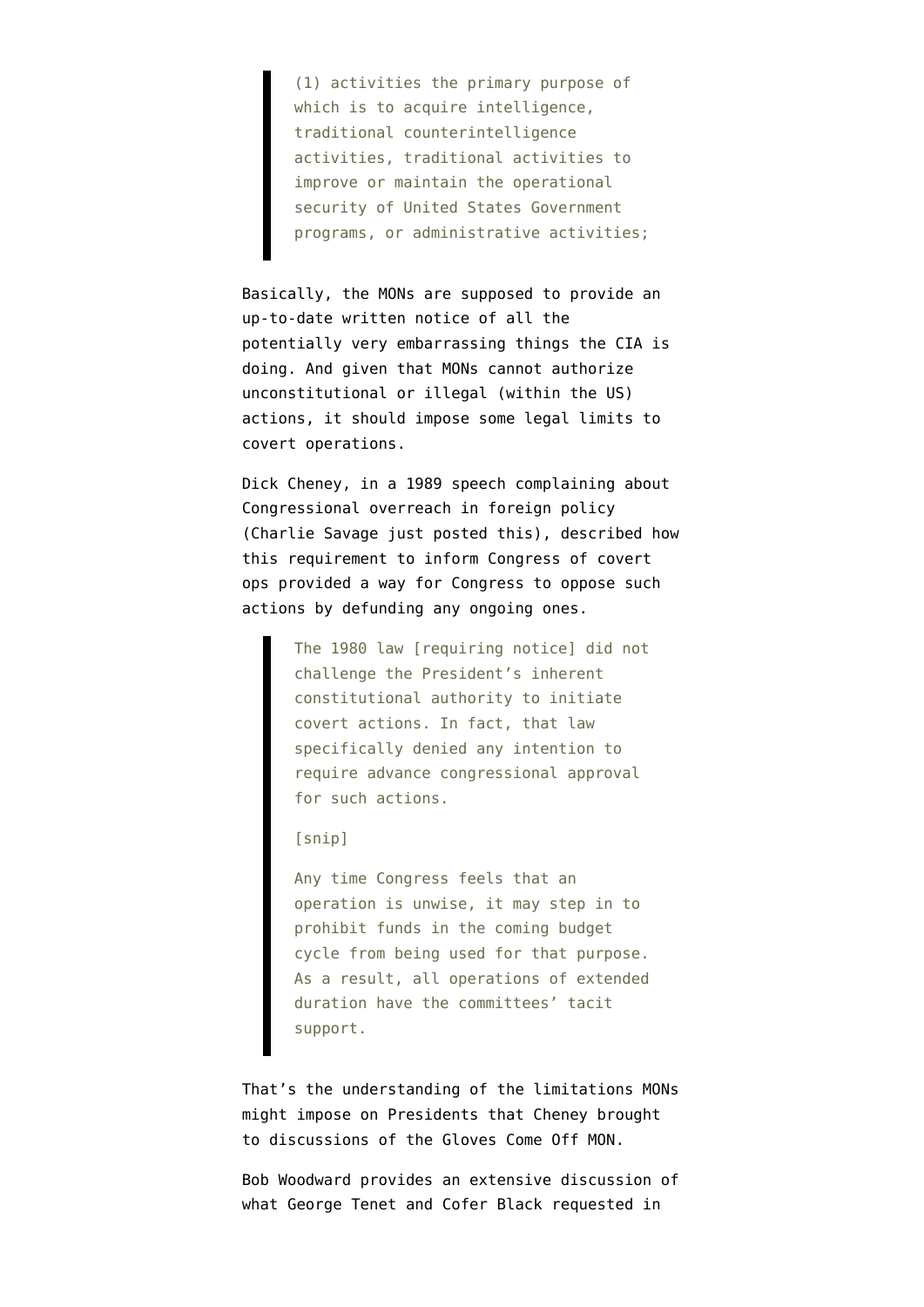## this MON in *Bush at War*.

At the heart of the proposal was a recommendation that the president give what Tenet labeled "exceptional authorities" to the CIA to destroy al Qaeda in Afghanistan and the rest of the world. He wanted a broad intelligence order permitting the CIA to conduct covert operations without having to come back for formal approval for each specific operation. The current process involved too much time, lawyering, reviews and debate. The CIA needed new, robust authority to operate without restraint. Tenet also wanted encouragement from the president to take risks.

Another key component, he said, was to "use exceptional authorities to detain al Qaeda operatives worldwide." That meant the CIA could use foreign intelligence services or other paid assets. Tenet and his senior deputies would be authorized to approve "snatch" operations abroad, truly exceptional power.

Tenet had brought a draft of a presidential intelligence order, called a finding, that would give the CIA power to use the full range of covert instruments, including deadly force. For more than two decades, the CIA had simply modified previous presidential findings to obtain its formal authority for counterterrorism. His new proposal, technically called a Memorandum of Notification, was presented as a modification to the worldwide counterterrorism intelligence finding signed by Ronald Reagan in 1986. As if symbolically erasing the recent past, it superseded five such memoranda signed by President Clinton.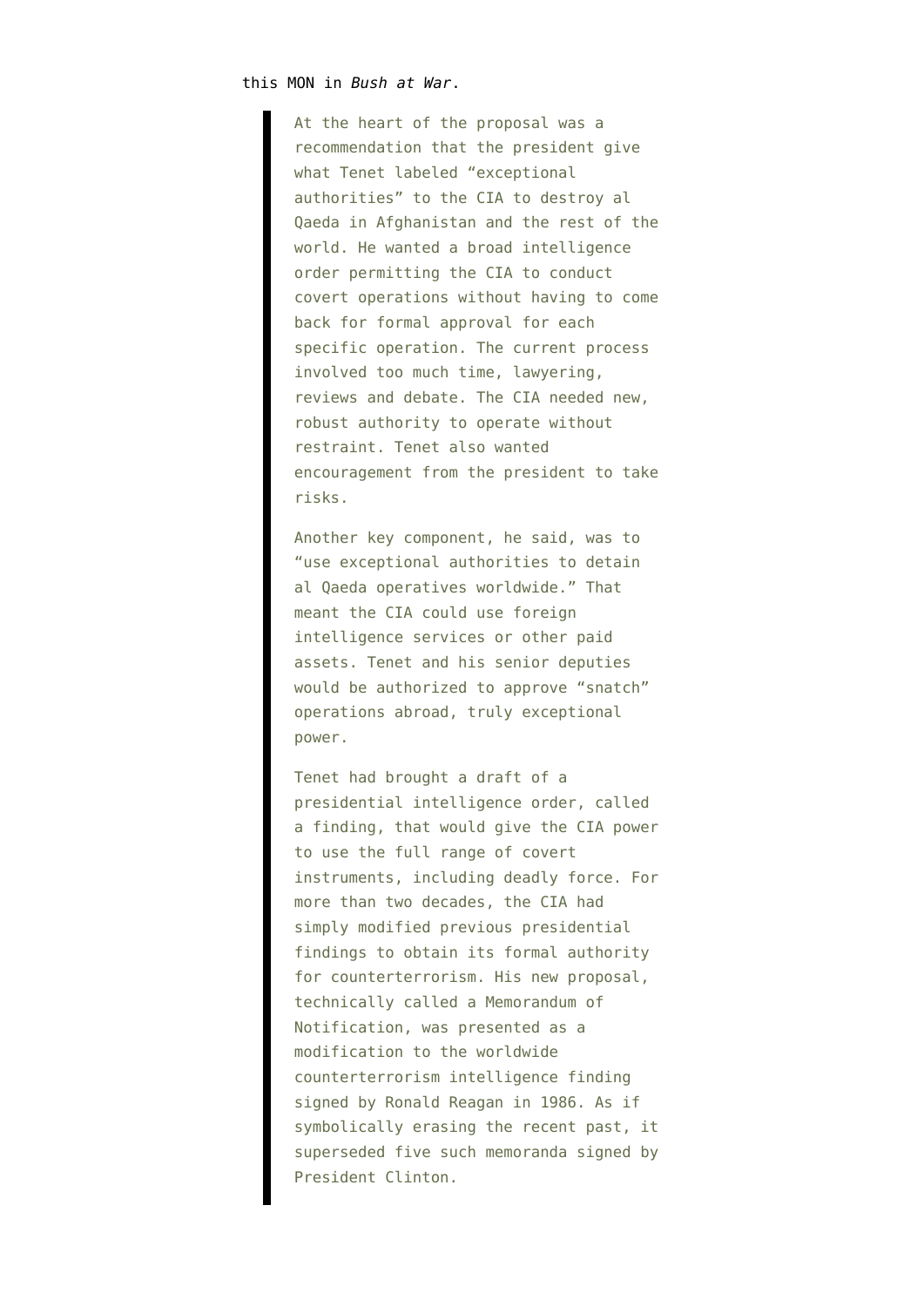Woodward describes other things included in Tenet's request:

- Providing hundreds of millions to "heavily subsidize Arab liaison services," effectively "buying" key services in Egypt, Jordan, and Algeria
- Equipping Predator drones with Hellfire missiles for lethal missions to take out top al Qaeda figures
- Working with the Northern Alliance in Afghanistan (in the earlier discussions, Woodward made clear that Rashid Dostum, whose [massacre at Dasht-i-Leili](https://www.democracynow.org/2009/8/18/eight_years_after_orchestrating_massacre_at) we subsequently covered up] was the key figure Black had in mind)
- Conducting covert ops in 80 countries, including the use of breaking and entering, and lethal force (what Jane Mayer, in *The Dark Side*, refers to as paramilitary death squads)
- Working with Libya and Syria (and also, in the context of Afghanistan, Uzbekistan)

Mayer adds to Woodward's list that it,

authorized the CIA's officers to break and enter into private property, and to monitor the communications and financial transactions of suspected terrorists, even inside the United States when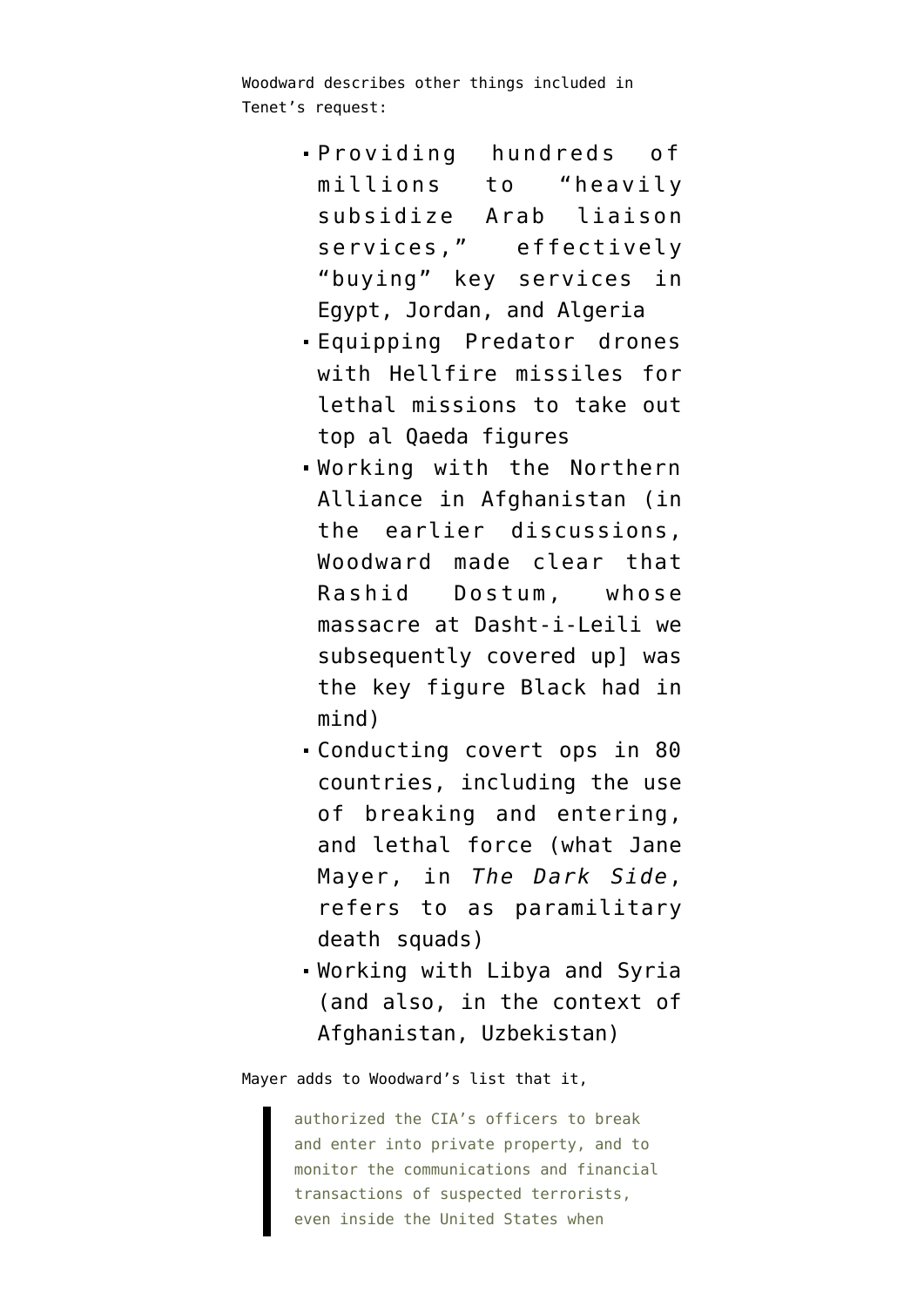necessary, as well.

As Woodward describes Bush signing the MON on September 17,

> He was approving every one of Tenet's request for expanding the role of the agency, rejecting most of Rumsfeld's efforts to scale back.

So even with respect to what the MON explicitly approved, it included the use of lethal force, the outsourcing of torture to partner liaison services like Egypt, the use of drones, paramilitary attacks on targets in 80 countries, and broad surveillance, potentially in the US.

But more importantly, as Woodward describes it, the MON authorized the CIA to engage in these general activities without having to come back for a new finding. Jane Mayer elaborates what this meant:

> To give the President deniability, and to keep him from getting his hands dirty, the finding called for the President to delegate blanket authority to Tenet to decide on a case-by-case basis whom to kill, whom to kidnap, whom to detain and interrogate, and how.

The legal fight between the Administration and the ACLU is fundamentally about whether–given [the way Tenet constructed his Interrogation](http://www.emptywheel.net/2012/04/19/george-tenets-bureaucratic-cya/) [Guidelines–](http://www.emptywheel.net/2012/04/19/george-tenets-bureaucratic-cya/)Bush (and now Obama) could sustain that claim of plausible deniability.

There is another issue with the Gloves Come Off MON as well: the way it was used did not comply with the NSA. For example, the notifications of significant changes (such as that CIA had started torturing detainees itself) were not in written form. Cheney kept notifications at the Gang of Four level that prevented anyone in charge of appropriations from knowing what they were paying for–though in the case of the